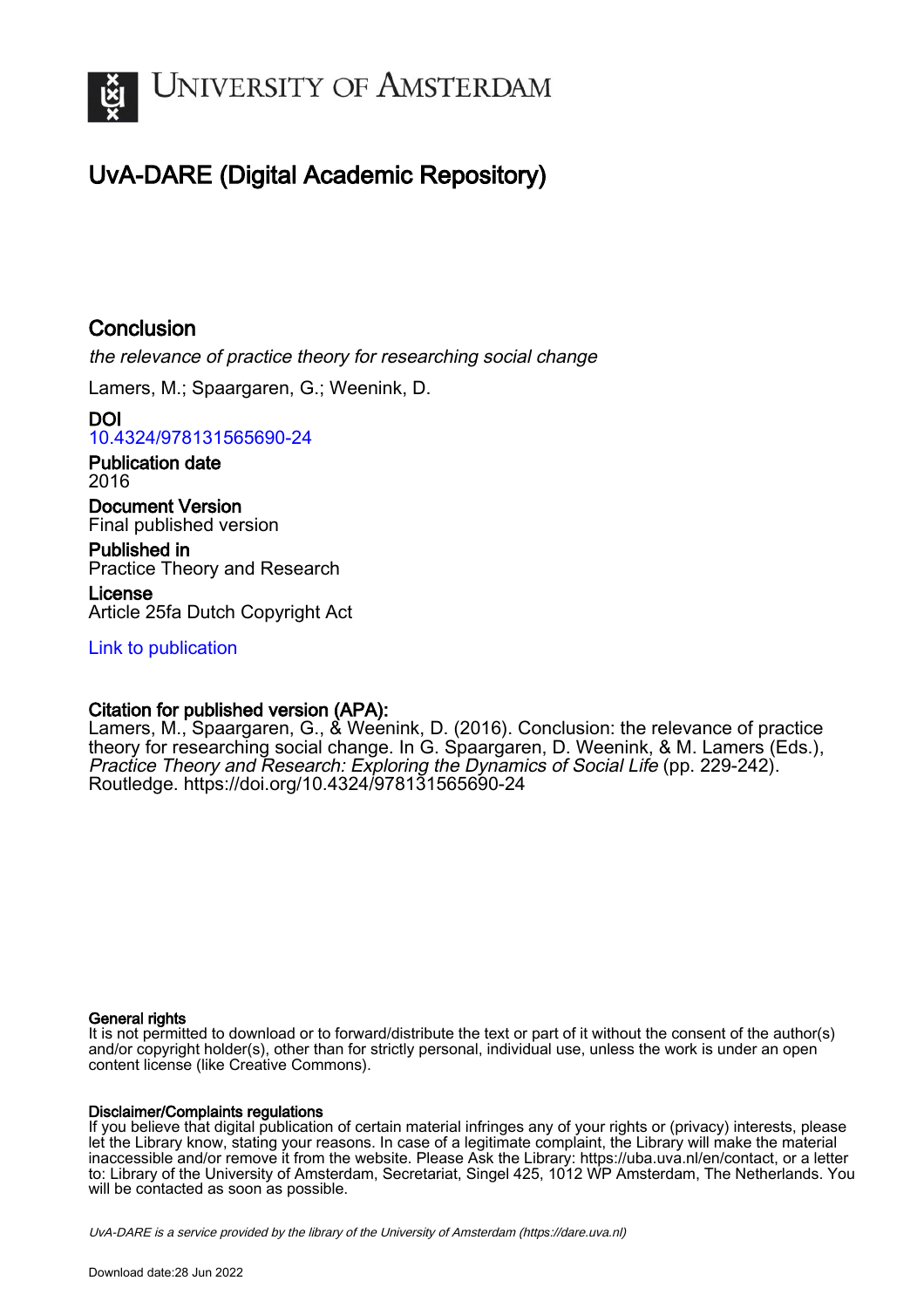# **Conclusion**

[The relevance of practice theory for](#page--1-0)  researching social change

*Machiel Lamers, Gert Spaargaren and Don Weenink*

## **Introduction**

Conceptual elaboration of practice theories and their positioning in the academic field are important because this makes them more visible and prominent in academic research as well as in education.<sup>1</sup> The distinctiveness and attractiveness of practice theory has been linked to its ability to offer a third- way perspective on society, moving beyond individualist/subjectivist and structuralist/objectivist understandings of the social. Not individual agents or social structures, but social practices are put forward as the adequate starting point for organizing both theorizing and carrying out empirical research.

 However, practice theories are frequently seen as being relevant for the study of small social phenomena only, such as daily routinized activities and face- toface interactions. Studies on situated practices (Stones, 2005) praxeologize the realm of the social by diving into, taking a close look, developing a view from within and providing thick descriptions of social practices that most of us are familiar with. It is true that numerous practice- based studies of mundane activities at the micro level have been carried out the last decade, such as washing practices, Nordic walking practices, medical practices, canteen practices, energy practices, sports practices and day trading practices (e.g. Schmidt, 2012; Shove *et al.*, 2012; Kuijer, 2014; Nicolini, 2012; Spaargaren *et al.*, 2013; Naus *et al.*, 2014). However, social life also consists of large social phenomena, such as industries, markets, civil aviation, educational systems, sports leagues and international organizations. Until recently, the characteristics and transformations in these large social phenomena were the domain of other social and economic theories, like neo- institutionalism (Powell and DiMaggio, 1983) and transition theory (Grin *et al.*, 2010; Geels *et al.*, 2015), while hardly any practice-based studies existed of such phenomena. This situation is now changing as practice theorists and practice- based researchers are starting to think big. Nicolini (2012) and Schatzki (forthcoming) have been theorizing how to analyse large scale social phenomena from a practice perspective, while others have engaged in empirical research of complex chains of social practices (Lamers and Pashkevich, 2015), transitions in global food practices (Spaargaren *et al.*, 2012) and the governance of sustainable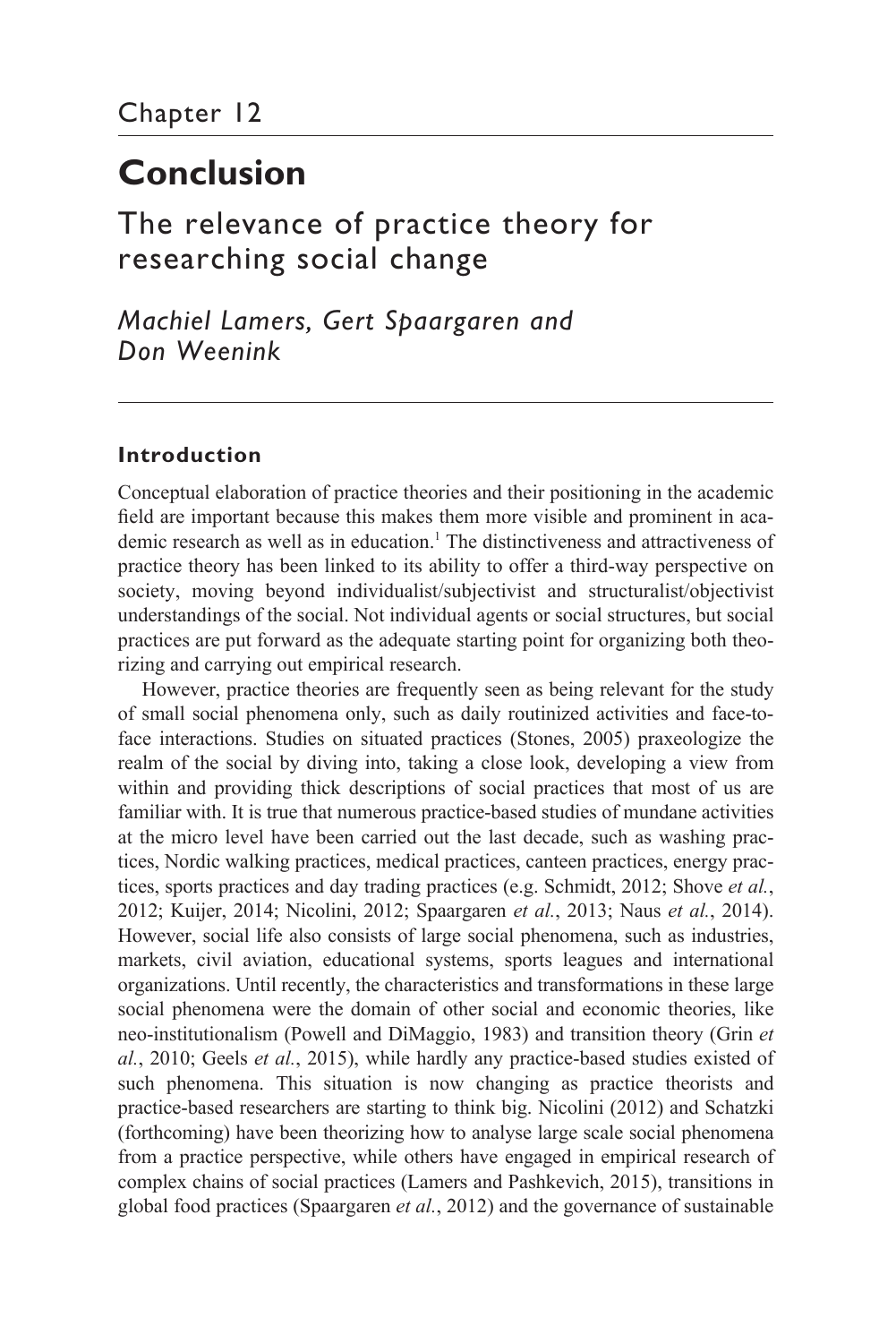development practices (Shove *et al.*, 2012; Shove and Spurling, 2013). While this book shows how practice- based research can be put to use to study a wide variety of small scale social phenomena, it also contributes to the ambition of practice theories to investigate larger scale social phenomena.

 The objectives of this book were two- fold: first, to demonstrate how practice theories can be used for empirical analyses that aim to understand social reproduction and social change; and second, to outline the conceptual and methodological challenges connected with the use of practice theories when applied to both small and large social phenomena.

 To meet these objectives the contributions to this book were organized in three main ways. First, by combining research on small and large phenomena into one book, we aimed to show that research on social practices can and must engage with practice-arrangement bundles of different sizes. Practicearrangement bundles refer to interconnected social practices and material arrangements (Schatzki, forthcoming). They can be more or less stretched out in time and space, and their extensiveness can be investigated with the lens alternating from the proximity modus to ever more distant views, and back. Second, since the focus of the book is on conceptualizing and researching the dynamics in contemporary societies, the contributions cover a diverse set of empirical phenomena. The reader is introduced in social phenomena as diverse as street violence, playing tennis, growing food, preventing waste, governing forests, suffering in medical care practices and managing conservation tourism partnerships. By exploring such diverse corners and segments of the plenum, practice theories are tested for their most generic and specific qualities at the same time. Generic in the sense that the book demonstrates that taking social practices as the privileged unit of analysis is instrumental for generating new knowledge about the social across a wide range of social phenomena. Specific in the sense that when practice theories are applied to, for example, the field of violence research, they are shown to be innovative on a number of aspects in that domain, which are however less relevant for the positioning of practice theories in, for example, sports or forest governance. Third, we also invited the authors of this volume to be sensitive about the policy or governance dimension of their research. Reflecting on the socio- political impact of research is important because new knowledge can be used in the ongoing reproduction of social practices by different actors in different ways. Furthermore, being more clear on the insights that practicebased research delivers for policy making and evaluation raises its overall relevance.

 This chapter will discuss how and to what extent we have reached the aims of this book. The remainder of this chapter is structured as follows. In the [next](#page--1-0)  [section w](#page--1-0)e will make up the balance of the book, highlighting the key contributions made by both the individual chapters and the book as a whole. The chapter will conclude with a future agenda for practice theory and practice-based research.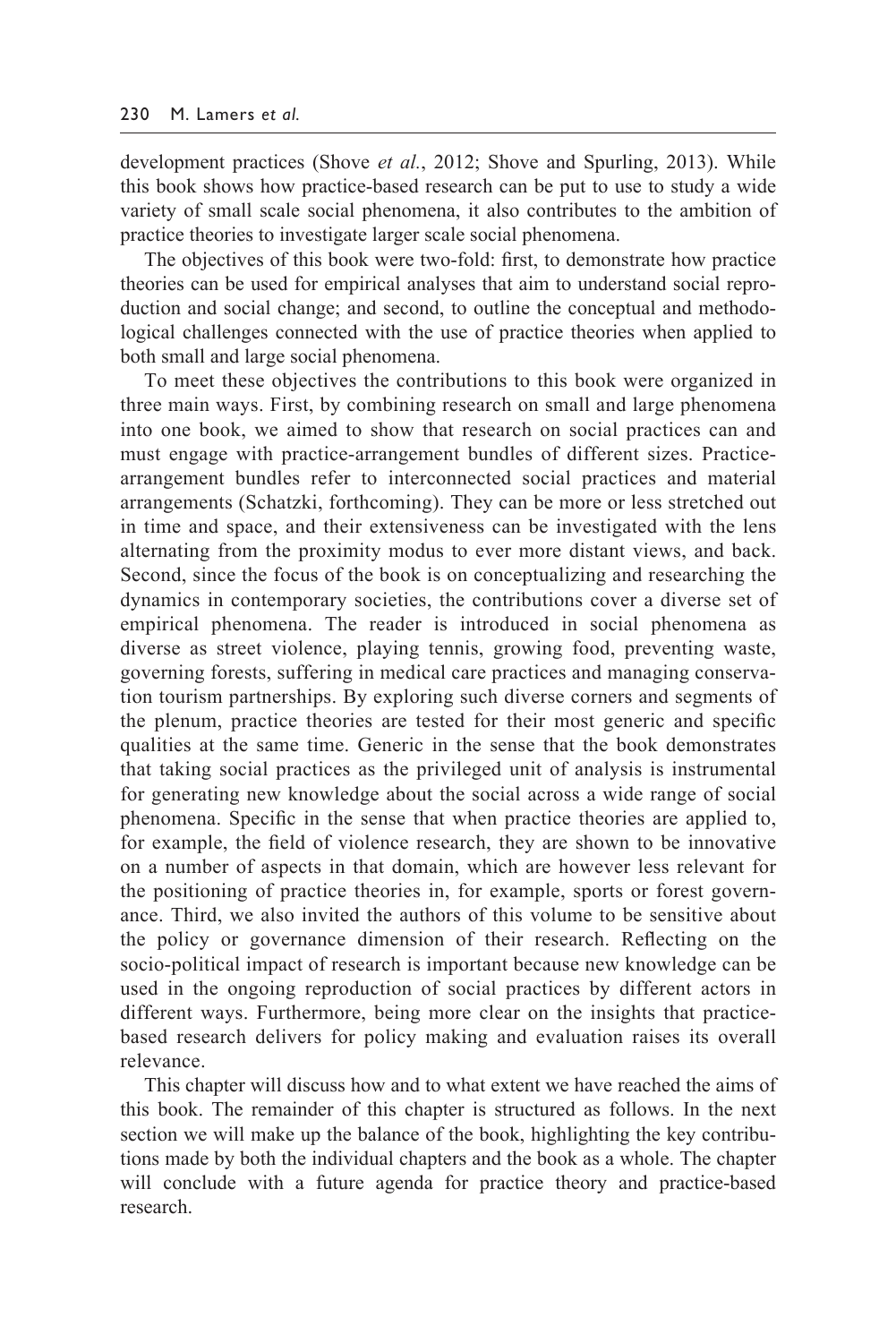## **Making up the balance**

In this section we discuss the conceptual and methodological insights for praxeologizing the social, the merits of a flat ontology for analysing small and large social phenomena, the value of practice theories for understanding social change, notably in large scale phenomena, and the insights that practice- based studies yield for governance.

#### *Concepts and methods for praxeologizing the social*

One of the first challenges faced by researchers interested in using practice theories is how to identify social practices as the central unit of analysis. Identifying a relevant set of practices for research depends on both theoretical and empirical criteria, as well as on practical and pragmatic considerations, such as having access to the practices as a researcher. When Weenink in his study of street violence aimed to reconstruct what happens within and between groups of youngsters in the minutes preceding the actual acts of street violence, he depended on the official written court reports of these cases by legal authorities [\(Chapter 6\).](#page--1-0)  In contrast, the analyses of practices in hospital care [\(Chapter 7\)](#page--1-0) and conservation tourism partnerships [\(Chapter 10\)](#page--1-0) were based on extensive periods of fieldwork. Also, when writing their chapter on the social practice of playing tennis [\(Chapter 8\)](#page--1-0), it was of help to the authors that they are not just well-trained sociologists but also reasonable tennis players with some experience in the management of tennis clubs. Empirical criteria for selecting the set of practices are used by Dobernig *et al.* [\(Chapter 9\)](#page--1-0) when they define their key objects of growing food in urban areas. In Glover's chapter [\(Chapter 5\)](#page--1-0), the decision to look at domestic practices of divesting household materials against the background of preventing waste also already narrows down the range of potentially relevant practices. Most discussed in this book, however, are the theoretical criteria for deciding what counts as a relevant set or bundle of social practices. In an effort to pinpoint what comprises a social practice, Shove *et al.* (2012) proposed three basic clusters of elements: materials, competences and meanings. This threecomponent model provides an easy entry when embarking on a study informed by practice theory. It turned out that most authors in this volume discuss and use these Shovian elements to specify the characteristics of a practice, to compare different practices, and to analyse the ways in which practices can change. However, when they engage in empirical research on how and why these elements combine, interconnect and align, the chapters in this volume tend to rely on one or more of Schatzki's (2002; 2010) organizing principles (i.e. practical and general understandings, rules and teleo- affective structures). Especially the concept of teleo- affective structure is used by a number of authors to discuss the goals of the practices, their directionality, and the kind of affects and emotions that play a role in the enactment of the practice. For example, in explaining the integration of practices of youth violence [\(Chapter 6\)](#page--1-0) the teleo- affective structure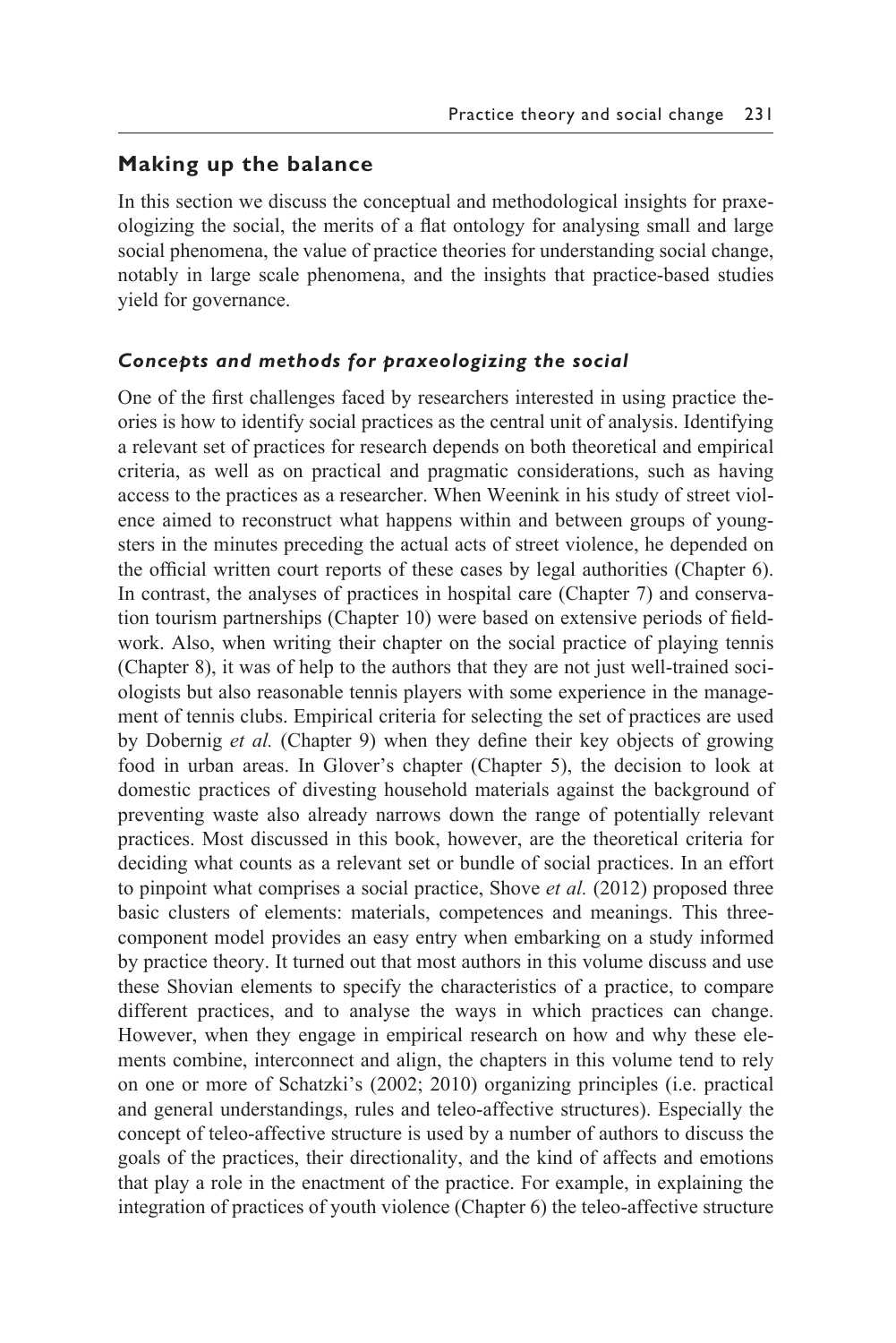is used as a decisive organizational principle. This is expressed in the names Weenink uses for the situated practices that are the objects of his research: 'contesting dominance' and 'performing badness'. When characterizing the engagement of households with divestment practices, Glover [\(Chapter 5\)](#page--1-0) also emphasizes the importance of the teleo-affective structure and also uses this concept to identify particular ways of handling things at home: 'making do', 'passing on' and 'getting something for it'.

 Based on how the authors of this volume tried to make sense of what social practices are about conceptually, we propose that future studies use different conceptualizations of social practices that are available in the social practice literature, while seeking to avoid only snapshot like descriptions of the elements of social practices. Defining practices, we argue, requires at least three steps: providing a description of the relevant components and how they combine; looking at the embeddedness of the social practices in broader sets or bundles of practices and material arrangements; and making an analysis of the trajectory of the practice, i.e. its historical development and its connections with other practices. This strategy was followed by Dobernig *et al.* [\(Chapter 9\)](#page--1-0) in their contribution on growing food in urban settings. After having conducted a short historical analysis of growing food in urban environments, they then used the three Shovian elements in comparative analyses of 'similar' practices in Amsterdam and New York, ending up with a discussion on how the networks of related practices have been developing over the past decades in both cities. Only by playing all three analytical cards at the same time, the authors were able to arrive at their conclusion regarding the novelty of the practices under investigation. As a conclusion we would argue that studying 'the dynamics of practices' (Shove *et al.*, 2012) is not possible by just mapping the elements and by discussing the ways in which they hang together. Studying stability and change in social practices implies taking a comparative and historical perspective to dive into the trajectory of specific practices and their changing embeddedness in wider practice- arrangement bundles. In the [next section](#page--1-0) we will provide a more detailed discussion on the concepts suggested for studying the embeddedness and connectivity of social practices.

 Another point we want to make on theoretical work is that several chapters suggest conceptual innovations regarding the elements to be studied of social practices. In their chapter that is almost completely focused on the role of emotions in the reproduction and change of social practices, Weenink and Spaargaren [\(Chapter](#page--1-0)  [4\)](#page--1-0) argue that the emotional dimension of practices deserves wider discussion within theories of practices. The authors suggest connecting practice theories with Randall Collins' (2004) Interaction Ritual Theory in particular, since this Gofmanian and Durkheimian view on how practices produce emotions fits very well with the key assumptions of practice theories. Emotions navigate the social in important and circumscribed ways, as Weenink shows in his chapter on street violence [\(Chapter 6\).](#page--1-0) The relevance of emotions are obvious again in the chapter by Vosman *et al.* [\(Chapter 7\),](#page--1-0) who investigate the position of patients in practices of giving and receiving care. Concerning the teleo- affectivities of care practices, the authors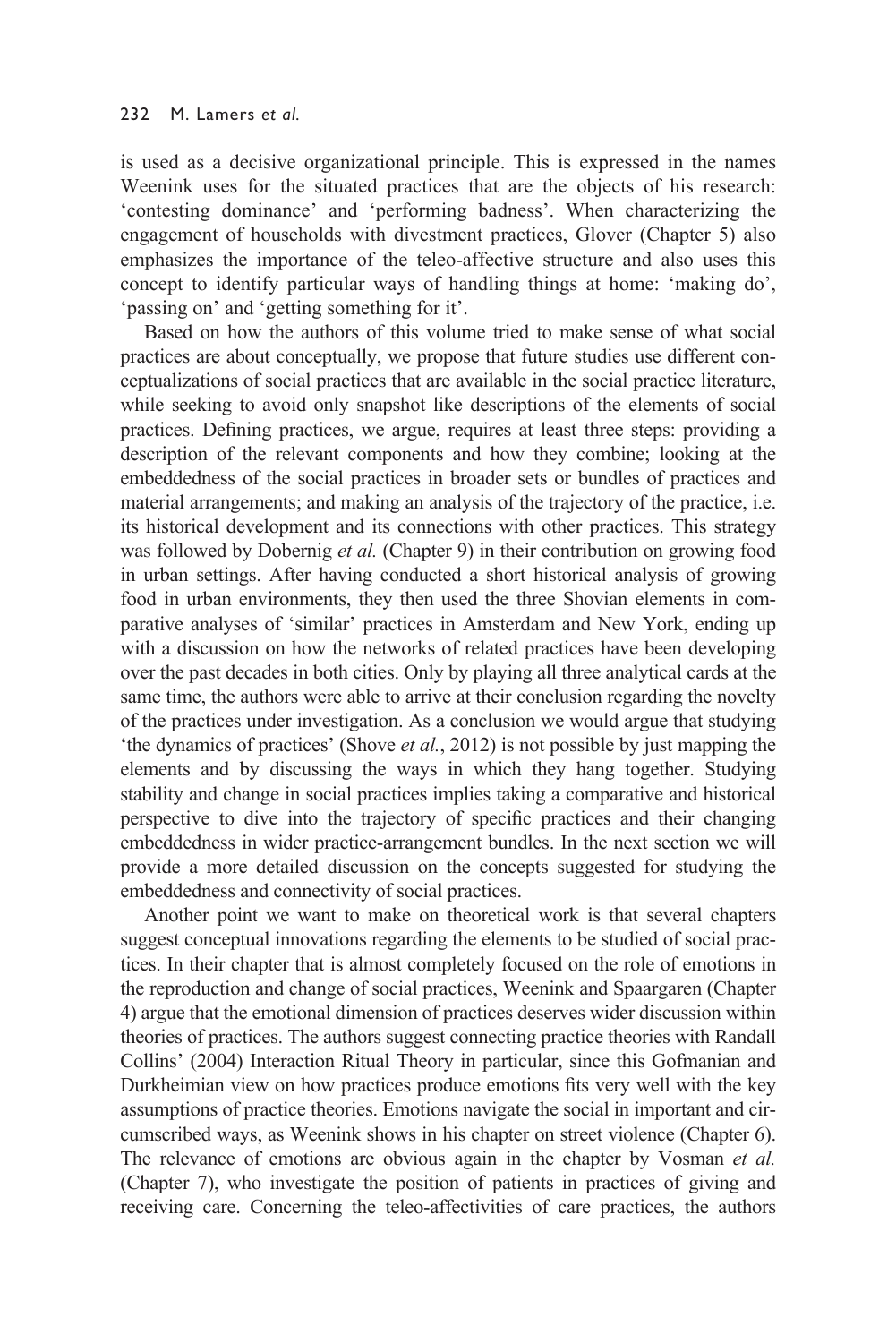propose the concept of 'passibility' to describe a specific 'non- doing' or rather 'undergoing' as a kind of agency in the enactment of practices. Finally, when they discuss the ways in which material elements of different kinds are involved in the spatial structuring of the practice of playing tennis, van der Poel and Bakker [\(Chapter 8\)](#page--1-0) put forward the concept of 'affordances' to capture the interplay of objectivities and subjectivities in the performance of the practice. The concept of affordances is not new in sociology but has not been discussed much among theorists of practices so far (Gibson, 1979/1986; Schmidt, 2012).

 Next to making theoretical contributions, the book aimed to show how practice theories can be put to work in empirical research, which involves the elaboration of methodological issues. The [chapter by Robert Schmidt](#page--1-0) in particular discusses epistemological and methodological aspects of using practice theories. Schmidt offers the concept of praxeologizing to refer to the kind of engagement of social scientists with their object of study. Researchers should be aware – so he argues – about the problematic distinction between theory and theorizing on the one hand, and doing research on empirical reality on the other. He argues that Bourdieu's theoretical- cum-empirical approach still serves as a role model for doing social science in a reflexive manner, with researchers being aware of their role as co-constructors of the very kind of reality they help constitute with their (practice) theories.

 The empirical chapters rely on a diverse range of methodological tools, albeit of a rather conventional nature. Although some authors express a clear preference for qualitative, ethnographic and ethnomethodological approaches and comparative case studies [\(Chapters 9](#page--1-0), [10, 11\)](#page--1-0), quantitative methods [\(Chapters 6](#page--1-0)  and [8\)](#page--1-0) can be found as well. As Schmidt argues in his chapter on praxeologizing [\(Chapter 3\)](#page--1-0) it seems difficult to imagine practice- based research without qualitative methods being applied. Most authors seem to be at ease with Nicolini's suggestion of taking the best of all available instruments that are around, with the research questions indicating the kind of combinations of methodologies to consider (Nicolini, 2012). His suggestion of using the metaphor of zooming in and zooming out on the plenum of practices was made into a central theme throughout the book, and we think with satisfying results. Schmidt's argument [\(Chapter 3\)](#page--1-0) that quantitative methods should only figure as subordinated procedures in praxeologizing perhaps needs some nuancing. Our position is that there is a place for both qualitative and quantitative methods when used in the right way at the right moment, whereby the first appears to be indispensable when zooming in and the latter being particularly helpful when zooming out (see also Higginson *et al.*, 2014; Holz, 2014).

### *The merits of a flat ontology for researching both small and large social phenomena*

As indicated above, the emphasis on providing understandings of small phenomena has resulted in practice theories being judged as irrelevant for the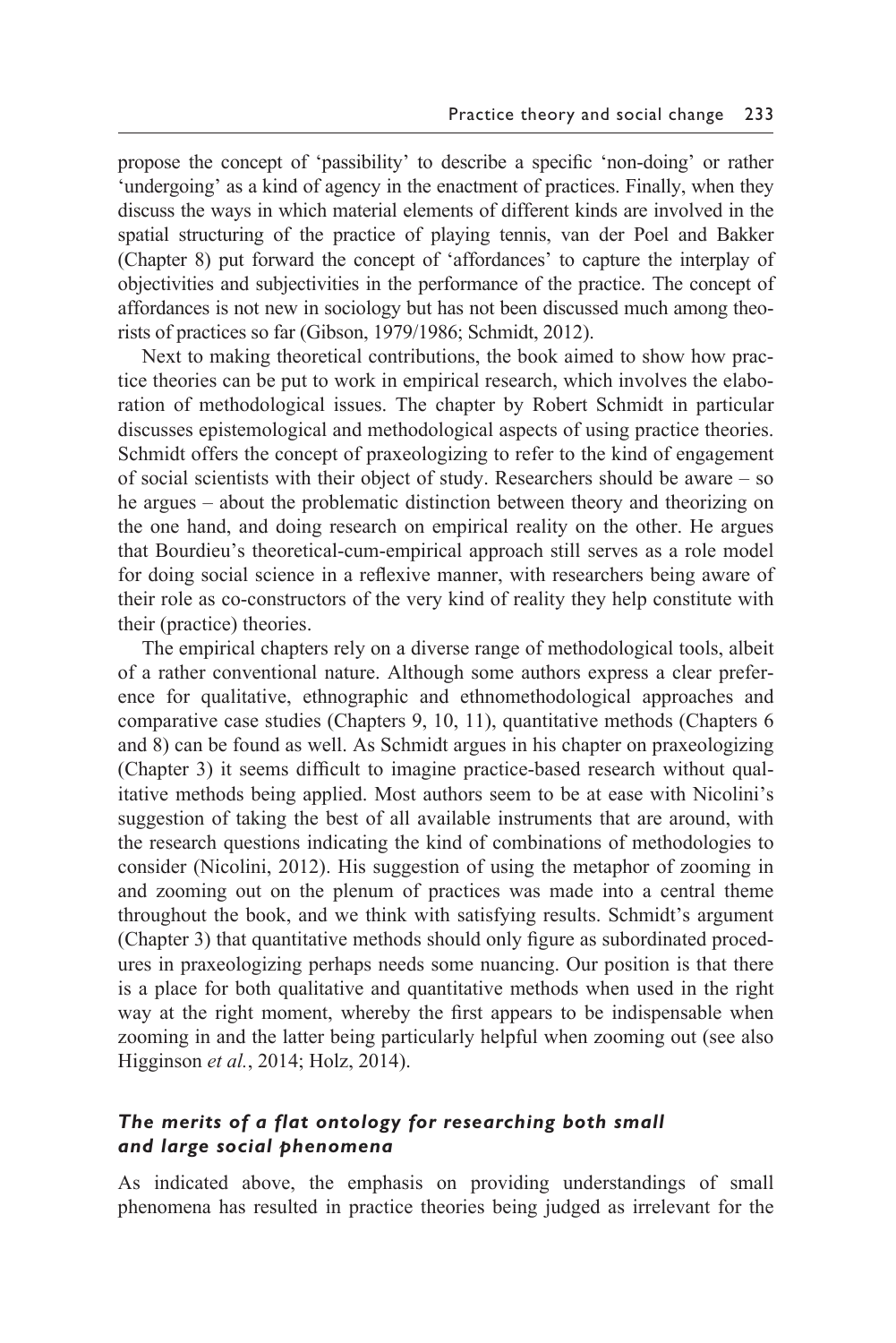#### 234 M. Lamers *et al.*

understanding and steering of social changes in large phenomena, such as transnational organizations, carbon markets or the tourism sector. In an effort to make up for this shortcoming, some practice theorists started to reflect on conceptual ways to enrich practice theories with new concepts for studying the plenum with the practice lens in the zoomed-out position (Nicolini, 2012; Schatzki, forthcoming). In the chapter by Schatzki [\(Chapter 2](#page--1-0)), a conceptual foundation is provided to study large social phenomena without going against the flat ontology which is essential for practice theories. Schatzki starts [his chapter](#page--1-0) by stating that the differences between small and large phenomena are not qualitative in nature. Thus, from the perspective advanced in this book, the difference between what is called micro or macro is just a matter of scale, a matter of differences in extensiveness across time and space. Macro phenomena are made up of the same material as micro phenomena: there is no social reality other than practices. Macro- sociological phenomena such as states, globalization, capitalism, institutions or social structures more generally, are conceptual short hands to denote degrees of extensiveness. That is to say they are 'dense' or 'thick' in terms of the connections between activities within practices and between practicearrangement bundles, 'far- flung' or 'large' in terms of their spatiality and 'longlasting' or 'durable' in terms of their existence over time (see also [Schatzki,](#page--1-0) forthcoming). There is no ontological difference between micro and macro phenomena; the social happens at only one level and not – as in transition theory – at three distinct levels, such as landscape, regime and niche.

We believe that the concept of practice-arrangement bundles is the most general concept to refer to the mass of social practices that fill the plenum. Throughout this book, however, many different concepts are used to refer to such practicearrangement bundles, such as pairs, chains, nexuses, compounds, complexes, circuits, constellations, networks or configurations of social practices. All give a specific colour to the idea of connections between practices. We think this conceptual diversity has to do with the rather recent emphasis within the family of practice theories on the analysis of large social phenomena. We argue that the concept of practice- arrangement bundles deserves further elaboration when discussing nonsingular practices, since this concept highlights the hanging together of the social and material components in social practices. Practice- arrangement bundles are open- ended in the sense that every act of reproduction is also a creative act of the production of something (most of the time slightly or marginally) new or different at the same time. This is to prevent deterministic views on causality and social change, and to give proper weight to the notion of double hermeneutics at work in praxeologizing the social (see [Chapter 3\).](#page--1-0)

In several chapters of the book, practice-based approaches are used to understand larger scale phenomena in more or less explicit ways. In [Chapter 5, G](#page--1-0)lover demonstrates how smaller scale household divestment processes are affected by the larger scale social diffusion of information and communication technologies. Practical information on repairing is now readily available from Youtube, and communication between buyers and sellers of household materials is now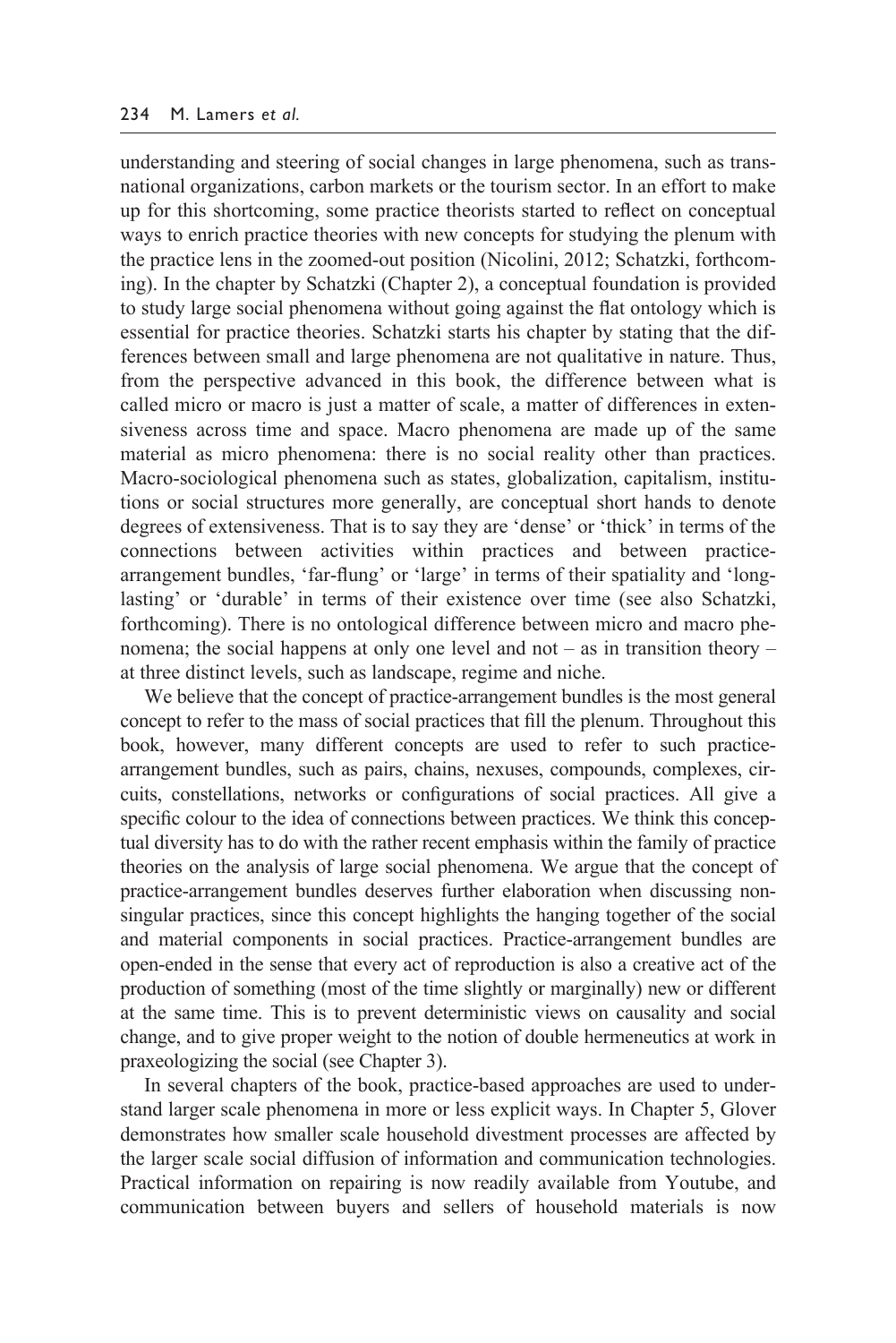extended over much larger distances. In [Chapter 8,](#page--1-0) van der Poel and Bakker argue how in decision-making practices on tennis court surfaces the number and types of actors involved is extended considerably, during the tennis clubs' Annual General Meetings, but also because of the market supply of innovative material arrangements by private companies and the experiences of other tennis clubs in the region. The chapters in [Part III](#page--1-0) of the book have an explicit focus on practices as embedded in larger practice- arrangement bundles. First, Dobernig *et al.* [Chapter 9\)](#page--1-0) show how food growing in urban areas can be seen as a larger social phenomena by comparing the emergence of urban food growing practicearrangement bundles in two global cities, as well as by analysing the ways in which practices of urban food growing are more or less connected to wider bundles of social practices in the plenum. Particularly their research in Brooklyn Grange, New York, demonstrates how rooftop food growing becomes embedded in thicker and more extensive bundles of other practices and material arrangements, such as leisure and lifestyle practices (e.g. yoga) and gastronomical, educational and managerial practices. Second, in their chapter on conservation tourism partnerships, Lamers and Van der Duim make an explicit attempt to discuss how connections between bundles of practices and material arrangements are formed. They show how efforts are being made to combine and integrate three formerly separate practice- arrangements bundles: pastoral cattle herding, conserving wildlife and nature- based tourism. Although the three bundles themselves are composed of smaller bundles of practices and arrangements, the integration of these specific bundles into a larger kind of conservation tourism practice arrangement bundle is aimed for by different groups of stakeholders. For this integration to occur, Lamers and Van der Duim argue that the organized doings and sayings of a specific group of 'connectors' are crucial. The practices performed by these connectors are labelled as 'connecting practices' by the authors. Connectors bring specific 'local' knowledges from, for example, international NGOs or cattle herders together, and recognize when and how programmes of stakeholders do (not) easily go together to form a larger bundle. When connecting practices manage to survive and prosper, the original practices undergo gradual changes as they become more and more directed to the rules and teleo-affective structures of the larger practice arrangement bundle. This analysis resembles Castells' (2009) understanding of the operation of power through organized groups of programmers and switchers in networks. Managing connectivity is their main task and the legitimation of their activities. Third, the chapter by Arts, Kleinschmit and Pülzl [\(Chapter 11\)](#page--1-0) considers the relationships between small and large arrangements for the worldwide sustainable governance of forests. They argue that a practicebased 'flat' analysis results in richer, more creative and dynamic insights in global forestry governance than the vertical and multilevelled perspectives that have dominated this field of research so far. They propose perceiving forest governance in terms of the travelling through the plenum of (new, more sustainable) ideas and discourses, standards and procedures, and technologies and resources. Inspired by the ideas of Shove *et al.* (2012) and Latour (2005) on how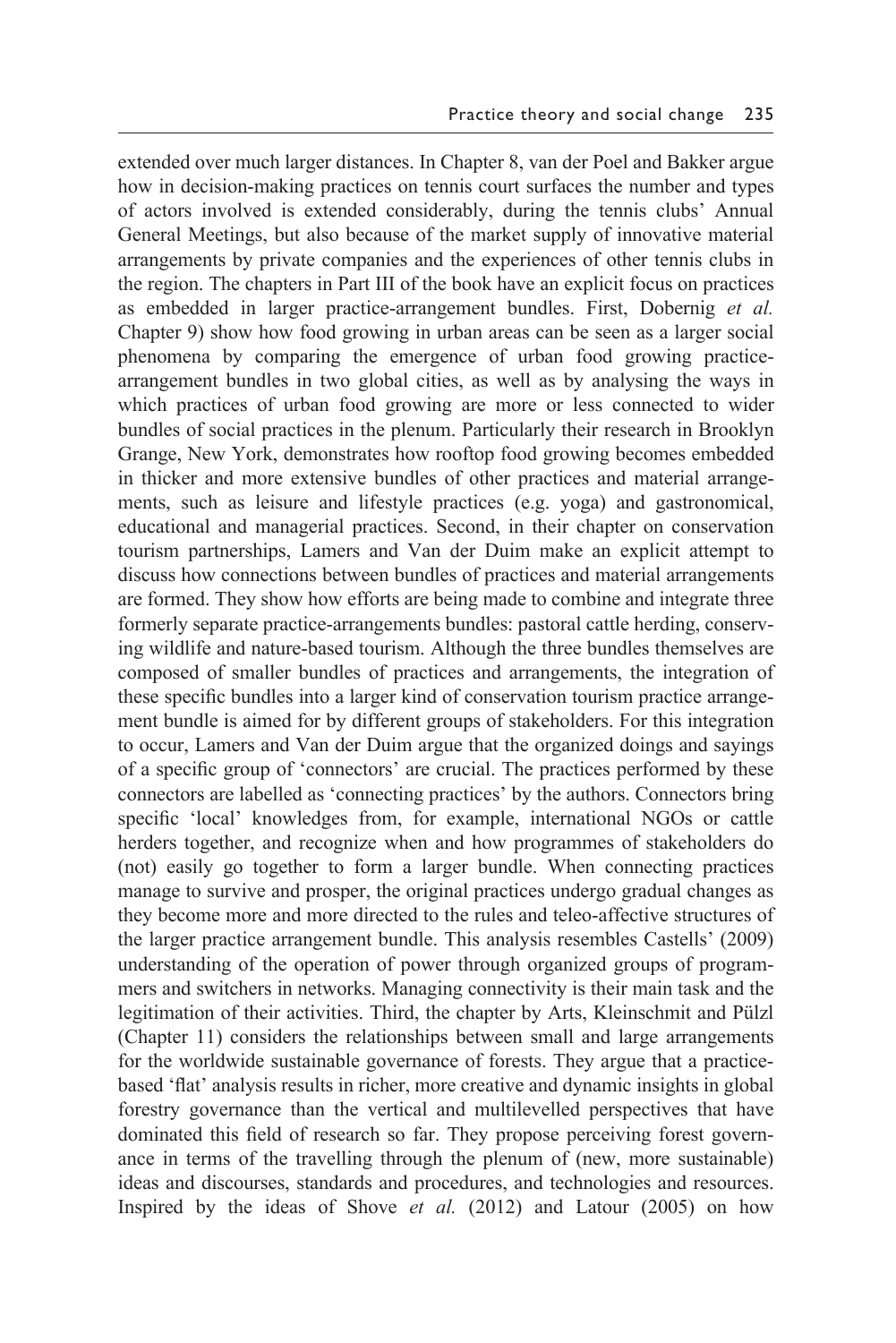components of practices travel, and how they are translated and adapted to sitespecific circumstances and contexts, they offer two forestry governance cases to illustrate the horizontal movement and diffusion of different elements of practices through the plenum. The flat ontology claim is here used to criticize existing theories and policy arrangements and to produce a radically different view of forest governance in an open, flexible, glocalized network society.

#### *Practice theories and social change at large*

All large scale social phenomena must bear upon actual doings and sayings that take place in concrete, physical space, if not they are reifications rather than concepts that approach the empirical reality of social phenomena (see also Collins, 1981). Macro- sociological phenomena, such as states, globalization, capitalism, global cities, transnational tourism networks or other social structures, do not act. The movement, the energy, what brings about something else in the plenum of practices as a more or less extensive repetitive pattern across time and space, must be located in social practices (see again Collins, 1981). If we accept that social practices are the entities of social life, then we should see large scale social changes as series of connected changes that happen to the practices of the more extensive practice- arrangement bundles of which they are part. Also, the cause of any large social change should then be found in the multitude of causes of smaller changes in these bundles of practices (Schatzki, forthcoming). However, this does not deny the fact that macroprocesses can influence these mechanisms: they may alter, redirect, restrict, emphasize, extend or delimit the causal nexus of practices. In each of the three chapters presenting analyses of embedded practices we have seen how the authors both base and also translate the extension of the practice-arrangement bundles back to changes in situated performed practices.

 We argue that as practice theories are moving into the terrain of studying the dynamics of large phenomena, a discussion with transition theory, or other theories on social change and transformation, becomes unavoidable and indispensable. Some practice theorists, such as Shove and Walker (2007) and Spaargaren (Spaargaren *et al.*, 2012), recognize the relevance of transition studies as developed in Europe over the past decades. Concepts like co-evolution, sociotechnical innovations, non-linear processes of change, multi-actor processes, analyses of pathways of change and the governance of transitions seem to be of shared interest to both practice theorists and transition theorists. While the issue of a flat ontology seems to stand in the way of combining both kinds of theories in empirical research (see [Chapter 2\)](#page--1-0), both approaches can learn from each other when it comes to analysing particular aspects of social change. As transition theories are strong on mapping historical pathways of change in large phenomena, and practice theories are strong on showing the open, undetermined character of the reproduction and innovation of both small and large practice- arrangement bundles, both approaches could profit from a rapprochement and constructive dialogue on how to understand and govern transitions in social life.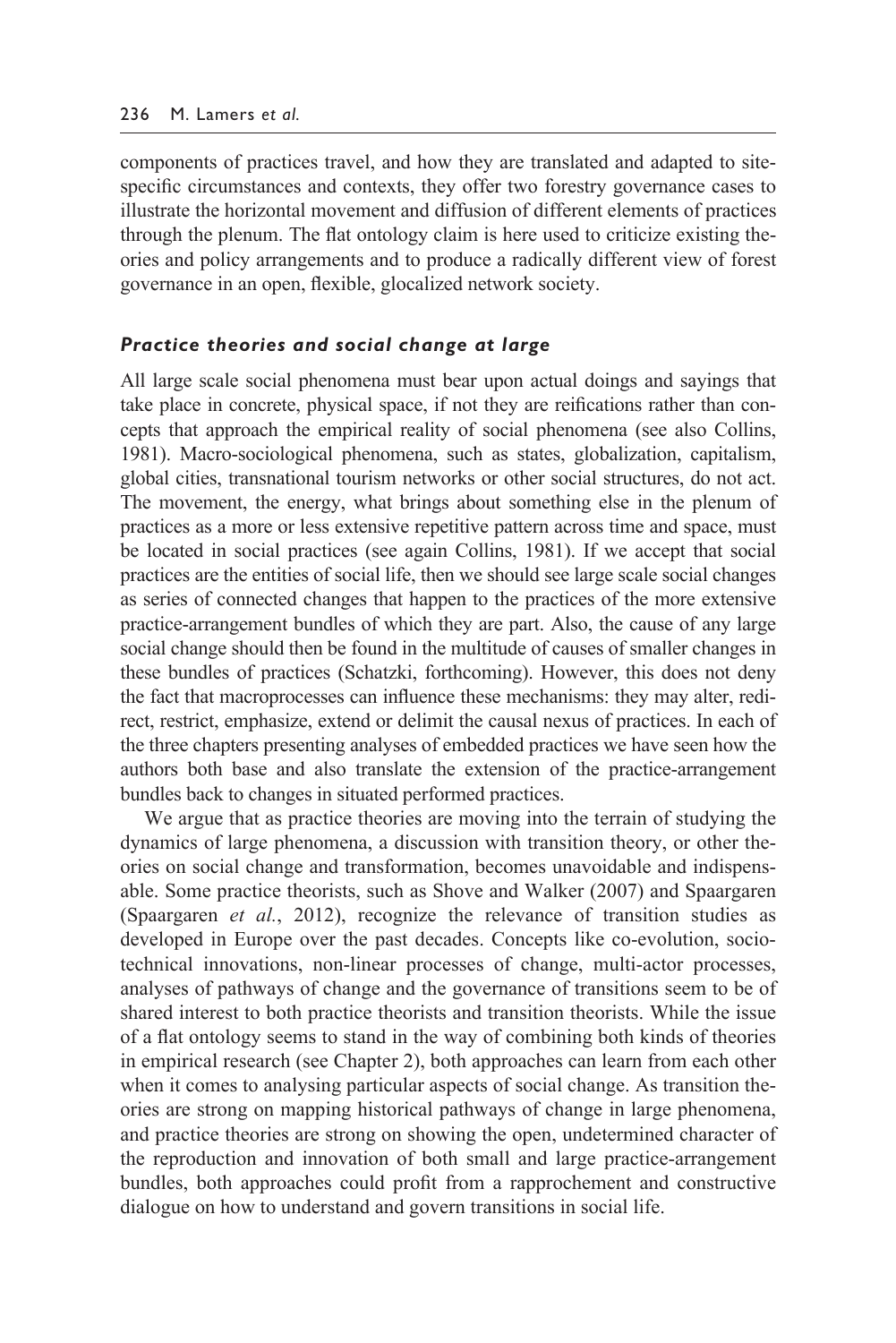In the context of our discussion on practice theories and (the management of) social change, it is important to take a closer look at what practice theories have to offer when it comes to analysing and characterizing patterns of change in smaller and larger practice-arrangement bundles. In practice theory, questions about causality tend to be taken as retrospective how questions. Causal explanation then involves the description of change extending over time. Both Nicolini (2012) and Schatzki (forthcoming) suggest tracking large scale changes in the 'zoomed- out' or 'overview' modes respectively. Overviewing involves a combination of sketching or tracking down the chain of movements in series of practices that have brought about the patterning in time and space on the one hand, and showing how the causal nexus worked in particular significant practices or in, and between, practice- arrangement bundles on the other hand. The chapters presented in [Part III](#page--1-0) of this volume are telling illustrations of this approach. For example, in [Chapter 10](#page--1-0) (this volume) Lamers and Van der Duim show how reflexive and discursive practices (i.e. the trust board where partnership issues are discussed and decided), as well as material arrangements (i.e. the zonation of the land and the eco-lodge), are used to connect a range of practice-arrangement bundles and trace the changes in each of these constituting practices over time. Similarly, Arts *et al.*, [\(Chapter 11\)](#page--1-0) demonstrate how contemporary forestry governance approaches, like Participatory Forestry Management, can be tracked as they circulate across the world and arrive in different contextual settings where they are unpacked and implemented. In other words, in association with other land-use practices these conservation tourism partnerships or forestry management approaches are interwoven and solidified, leading to their persistence, accumulation and aggregation, or to their separation or dissolution. To get a further sense of how an analysis of change in large scale phenomena by tracking the multitude of smaller scale changes that comprise them could be understood, Schatzki (forthcoming) provides a series of concepts that capture the variety of changes that happen in extensive phenomena, such as those presented in this book. With concepts like association, aggregation, disassociation, dissolution, absorption, diffusion, circulation, solidification, persistence, bifurcation, differentiation, interweaving, convergence, divergence and separation, he allows researchers to describe the variety of happenings in complex action chains that bring about the formation, persistence and dissolution of large phenomena. With Schatzki we argue that when tracking the causal processes that undergird large scale phenomena, it is particularly helpful to focus the attention on governance and monitoring activities, coordinating devices and discourses, and material infrastructures that provide the backbone of the causal nexus.

#### *Practice- based insights for policy and governance*

Reflecting on the socio-political impact of research is important because new knowledge can be used in the ongoing reproduction of social practices by different actors in different ways. This general fact of life gains particular relevance when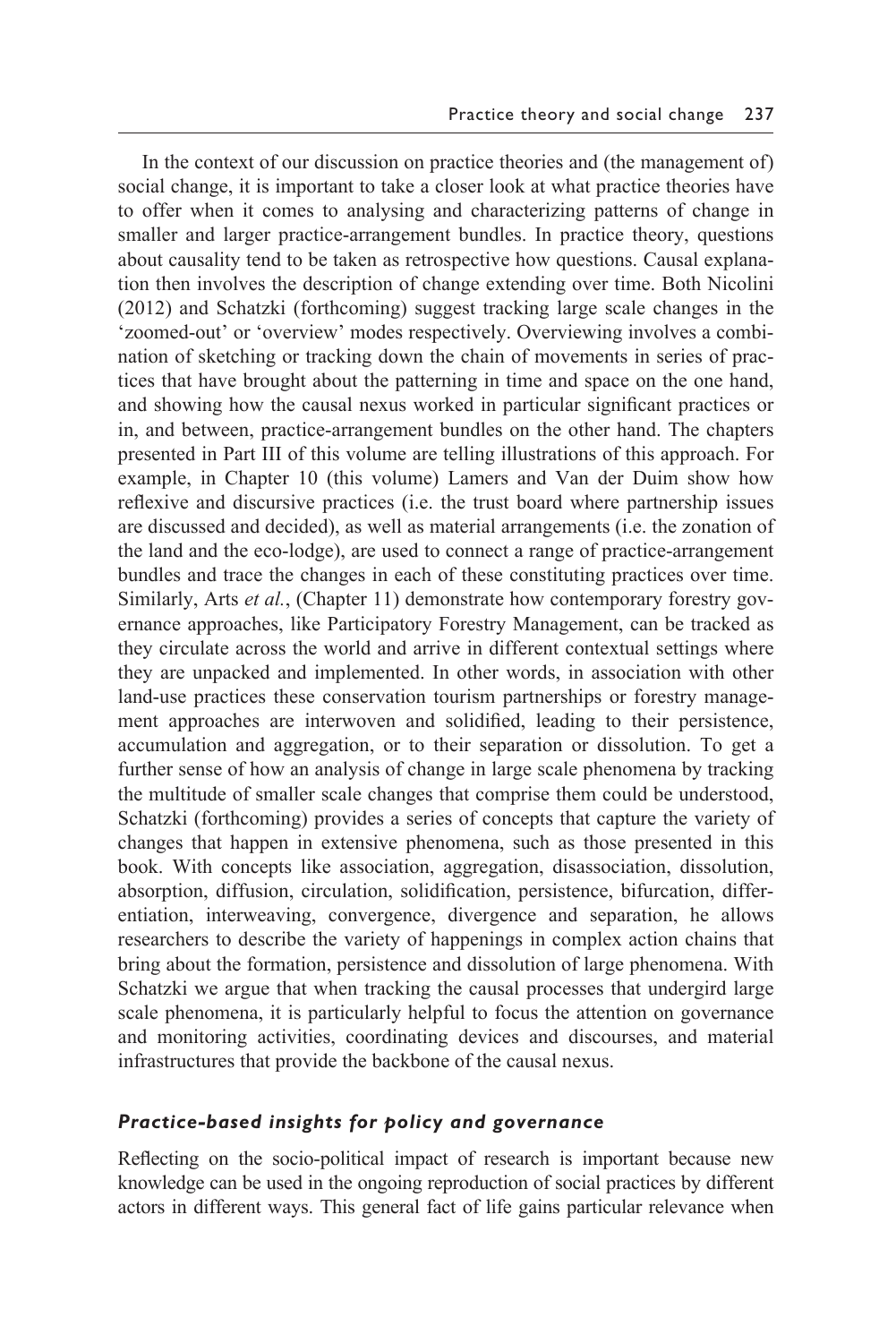dealing with social practices that lead to impacts or relations that are societally deemed as undesirable, such as environmental degradation, poverty, social marginalization and cost overrun, or more desirable, such as sustainable development and fair play. Each of the empirical chapters presented in this volume is situated in a particular and different socio- political setting, formed by different constellations of governance actors. Each of the empirical chapters contributes in their own way to better understanding undesirable social practices (e.g. youth violence, suffering, deforestation) in order to advise more effective policies, or highlights how more desirable social practices emerge and can be fostered by policy, such as alternative material divestment, local food production and consumption and conservation tourism partnerships. Practice- based research is valuable for its unpacking and 'opening up' of social phenomena like household divestment, playing tennis, undergoing a medical treatment in a hospital, or experiencing nature. Praxeologies show how these practices are performed by different groups of participants in different ways, while analysing how they emerge, diffuse, change and dissolve. Moreover, the chapter by Lamers and Van der Duim [\(Chapter 10\)](#page--1-0) shows that new social practices can also be deliberately introduced by change agents in particular governance arrangements, by connecting undesirable practices with more desirable ones in order to derive more desirable output.

 In all the practices mentioned, power relations between attackers and victims, managers and employees, doctors and nurses, tourism entrepreneurs and local pastoralists are shown to be a relevant axis along which the reproduction of these practices are organized. However, the knowledge generated by practice-based researchers could in principle be (mis)used by those in power to further increase their control of the settings under investigation. Andrew Sayer argues that this risk is enhanced by a focus on small social phenomena without taking into account the bigger picture of the embedding of social practices (Sayer, 2013). Of course the very same knowledge can also be used by subordinated actors in their efforts to diminish existing inequalities while empowering certain groups of participants. Social science researchers do not write the scripts for the future reproduction of the practices under study and they do not control the impact of their knowledge. They do however share responsibilities for the future state of social affairs and for the possible impacts and consequences of their research. Reflecting on these impacts and consequences, by actively using the practice zoom lens, should be part and parcel of praxeologizing to make practice- based research more policy relevant.

 Finally, by adopting a practice- based perspective several of the chapters in this volume challenge the dominant paradigms that inform and legitimize policies of both state and non- state actors. Schmidt suggests following Bourdieu's 'negative' way of praxeologizing the social, whereby existing modes of governance are shown to rest on core assumptions that can be criticized on scientific grounds. For instance Weenink [\(Chapter 6\)](#page--1-0) argues that there is no such thing as senseless violence and that more attention for the interactions between youngsters before and during violent encounters generates more valuable insights for policy rather than relying on categorical explanations of, for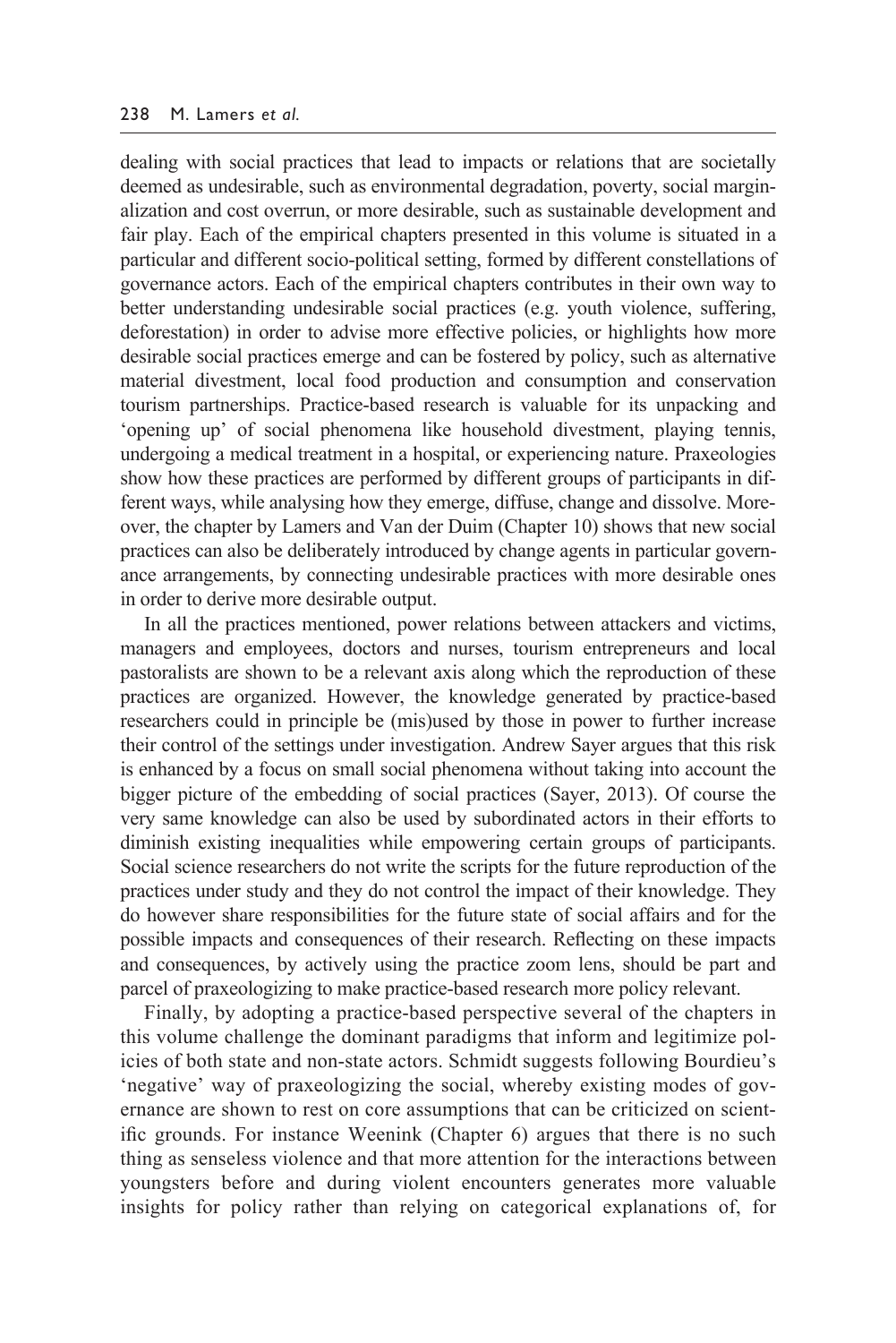instance, degree of urbanization, class or ethnicity. Arts *et al.* [\(Chapter 11\)](#page--1-0) show that standing debates on sustainable forest management can profit from doing away with hierarchical, top- down schemes of governance while opening up for thinking about local to global interfaces in terms of a practice theory's flat ontology. Also, Lamers and Van der Duim [\(Chapter 10\)](#page--1-0) argue that a practice- based perspective on the governance arrangements of conservation tourism partnerships can generate in- depth insights for policy- making and evaluation that remain hidden from view if they had been analysed with the rational actor perspectives that had informed the various groups that formed these partnerships in the first place. Reflecting on the policy and governance aspects of practice research is an important first step for improving the receptiveness of companies, politicians and NGOs for practice-based approaches and research designs for both small and large social phenomena.

## **A future agenda: practice theory and large scale social change**

In this [final chapter](#page--1-0) we have made up the balance of this book. We conclude that practice theory and practice- based research holds added value for understanding and steering social change. Whatever the speed or extensiveness of social changes, the challenge for practice- based research is to demonstrate that everything happens in the plenum of social practices. We close this chapter by identifying directions in which practice theory could venture to further enhance its relevance for understanding the dynamics of large scale social phenomena. We have already argued for a continuation of the discussion between social practice theorists and theorists of societal transitions in this regard. In addition, we see two important but relatively unexplored domains that open up opportunities for further empirical and conceptual development of practice theories.

 First, Anthony King (2010) has argued that the practice theories that were developed by Bourdieu and Giddens in the 1970s, in their fixation on the agency– structure conundrum, have failed to spot one of the most important trends in the social sciences today: the conceptualization of a globalizing network society. To quote King at length:

A new consensus is apparent in sociology globally which no longer understands social reality in terms of structure and agency but in terms of networks. Instead of the closed systems so favoured by functionalist sociology in the middle of the twentieth century, many sociologists are now more interested in the open and indeterminate social webs which transcend national borders, precipitating particular kinds of activity at specific locations.

(King, 2010: 256)

Practice theories have not been connecting to this increasingly influential view of the social as a networked and networking phenomenon explicitly – even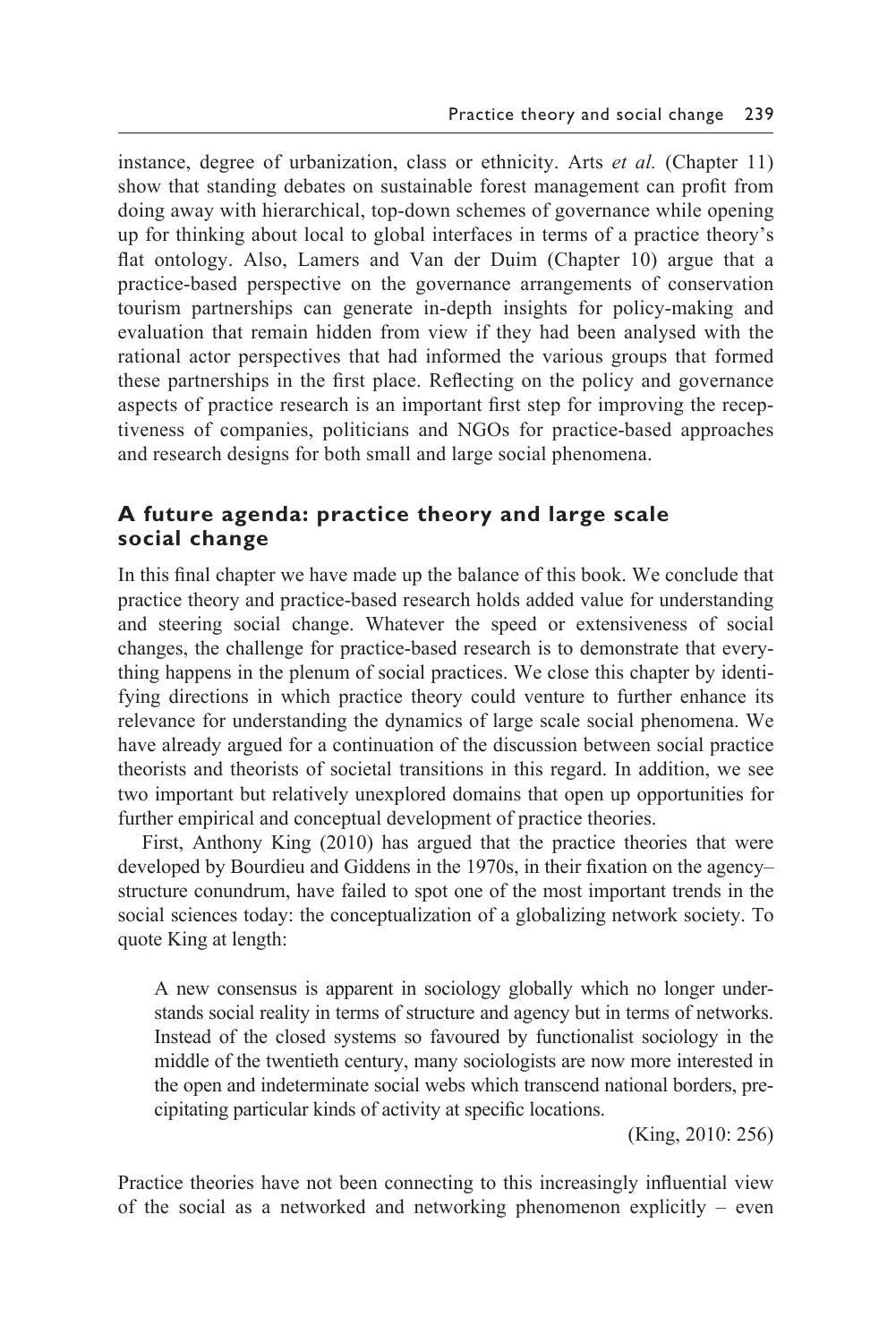though their core assumptions fit very well to it. Since analyses of the dynamics of contemporary large- to-small practice- arrangement bundles take place in the present historical phase of the globalizing network society, we argue that practice theories could benefit from sociological theories which use network concepts to depict the horizontal, open and fluid character of the social. More specifically, we would be in favour of a theoretical confrontation and dialogue with the work of Manuel Castells, John Urry and Saskia Sassen, amongst others (Castells, 1996, 2009; Urry, 2000, 2003; Sassen, 2006). In practice theory terms, these social theorists describe the social as a globally networked constellation of practice- arrangement bundles. We think it would be useful to discuss this issue more often, by different members of the practice family, in different ways.

 The second domain is related to the analysis of social changes that occur at a faster pace in the plenum of social practices. More specifically, we think of the travelling of objects or ideas that are strongly emotionally charged with group feelings. Such symbols of group membership are always tied to a particular group, as they emerged from local group dynamics (see [Chapter 4\).](#page--1-0) However, it is their intense emotional loading that allows for travelling of these symbols across the plenum of practices. For instance, in a snowball- like manner, social practices that revolve around these symbols can attract more and more participants if they sense that these symbols belong to a group that is gaining more and more support, or when they sense they belong to a winning party. In this way, new political ideas and or the reputation of charismatic leaders can attract the attention in surges of emotional energy that spreads rapidly across the plenum (see also Collins, 1981). Waves of enthusiasm, or 'belief-desire-emotion flows' (Schatzki, forthcoming) bring about swift changes in many connected social practices. However, the support for these ideas or the belief in reputations may also decline dramatically. In addition to these emotion flows, emotions also directly affect the purposiveness of practical intelligence: they change what is important and meaningful for people to do, hence bringing about changes in the distribution of participants over (bundles of) practices (see again [Chapter 4\).](#page--1-0) In our view, the incorporation of emotions to study rapid, large scale social changes provides a promising domain for practice based research, both empirically and theoretically.

#### **Note**

[1](#page--1-0) As far as we know, practice theories are not yet discussed as such – as a category, a school or a bandwagon (Corradi and Gherardi, 2010) – in the major textbooks on contemporary social theory.

#### **References**

- Castells, M., 1996. *The Rise of the Network Society*. Volume I of The Information Age: Economy, Society and Culture. Malden, MA/Oxford: Blackwell.
- Castells, M., 2009. *Communication Power*. Oxford: Oxford University Press.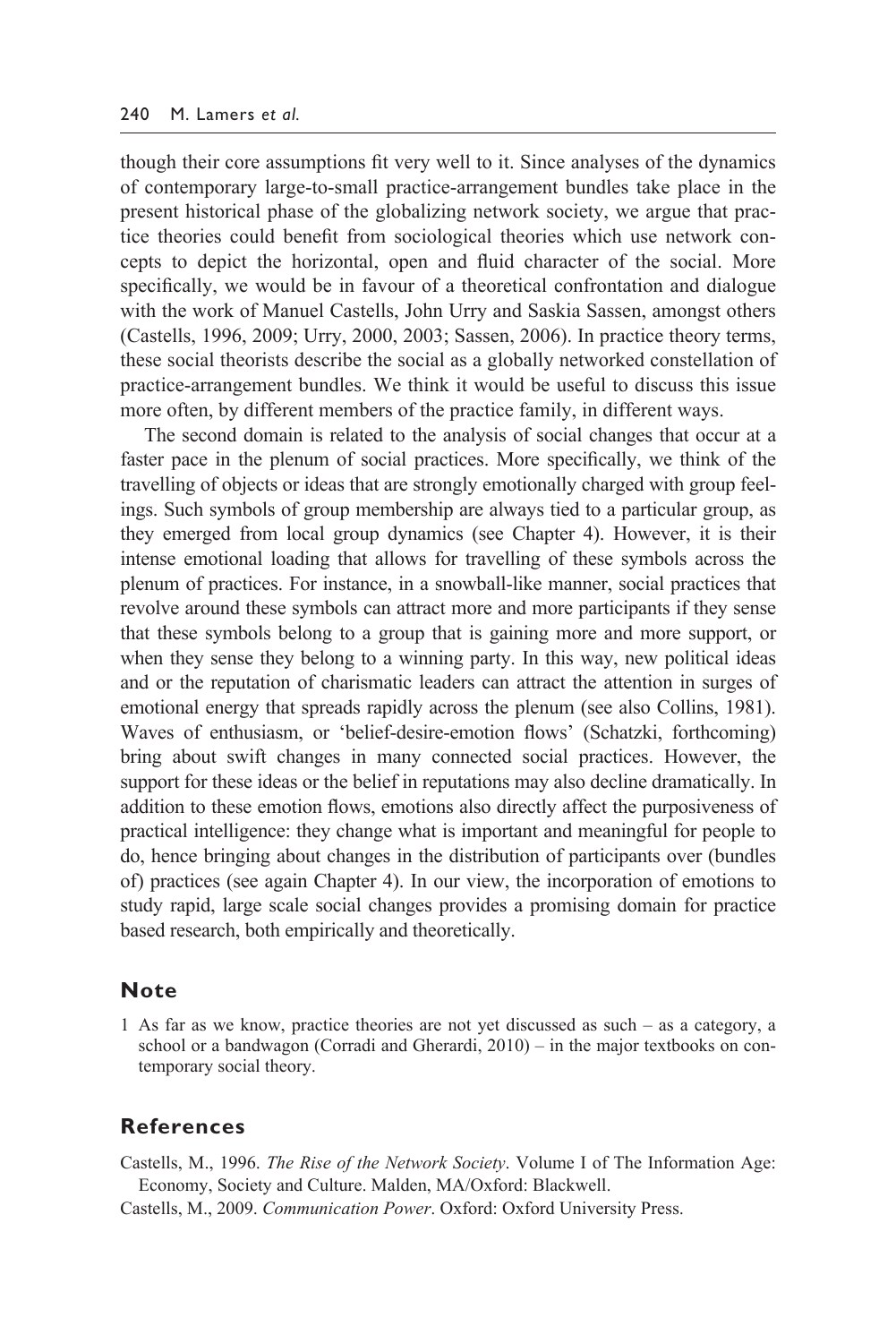- Collins, R., 1981. 'On the Microfoundations of Macrosociology'. *American Journal of Sociology*, 86 (5), 984–1014.
- Collins, R., 2004. *Interaction Ritual Chains*. Princeton: Princeton University Press.

Corradi G. and Gherardi, S. 2010. 'Through the Practice Lens: Where is the Bandwagon of Practice- Based Studies Heading?' *Management Learning*, 41 (3), 265–283.

- Geels, F.W., McMeekin, A., Mylan, J. and Southerton, D., 2015. 'A Critical Appraisal of Sustainable Consumption and Production Research: The Reformist, Revolutionary and Reconfiguration Positions. *Global Environmental Change*, 34, 1–12.
- Gibson, J.J., 1979/1986. *The Ecological Approach to Visual Perception*. Boston: Houghton Mifflin.
- Grin J., Rotmans, J., Schot, J., with Loorbach, D. and Geels, F.W., 2010. *Transitions to Sustainable Development; New Directions in the Study of Long Term Transformative Change.* New York: Routledge.
- Higginson, S,. McKenna, E., Hargreaves, T., Chilvers, J. and Thomson, M., 2015. 'Diagramming Social Practice Theory: An Interdisciplinary Experiment Exploring Practices as Networks'. *Indoor and Built Environment* 24 (7), 950–969.
- Holtz, G., 2014. 'Generating Social Practices'. *Journal of Artificial Societies and Social Simulation* 17 (1), 1–17.
- King, A., 2010. 'The Odd Couple: Margaret Archer, Anthony Giddens and British Social Theory'. *The British Journal of Sociology*, 61 (1), 253–260.
- Kuijer, L., 2014. *Implications of Social Practice Theory for Sustainable Design*. PhD Dissertation at Delft University of Technology. Pijnacker: Impressed.
- Lamers, M. and Pashkevich, A., 2015. 'Short- Circuiting Cruise Tourism Practices along the Russian Barents Sea Coast? The Case of Arkhangelsk'. *Current Issues in Tourism*, online first.
- Latour, B., 2005. *Reassembling the Social An Introduction to Actor- Network Theory*. Oxford: Oxford University Press.
- Naus, J., Spaargaren, G., Van Vliet, B.J.M. and Van der Horst, H.M., 2014. 'Smart Grids, Information Flows and Emerging Domestic Energy Practices'. *Energy Policy*, 68, 436–446.
- Nicolini, D., 2012. *Practice Theory, Work & Organization. An Introduction*. Oxford: Oxford University Press.
- Powell, W. and DiMaggio, P., 1983. *The New Institutionalism in Organizational Analysis*. Chicago: University of Chicago Press.
- Sassen, S., 2006. *Territory, Authority, Rights: from Medieval to Global Assemblages*. Princeton: Princeton University Press.
- Sayer, A., 2013. 'Power, Sustainability and Well- Being: an Outsider's View. In: E. Shove and N. Spurling, eds. *Sustainable Practices*: *Social Theory and Climate Change.* London: Routledge, 292–317.
- Schatzki, T., 2002. *The Site of the Social. A Philosophical Account of the Constitution of Social Life and Change.* Philadelphia: Penn State University Press.
- Schatzki, T., 2010. *The Timespace of Human Activity. On Performance, Society, and History as Indeterminate Teleological Events.* Plymouth: Lexington Books.
- Schatzki, T., forthcoming. 'Keeping Track of Large Phenomena'. *Geographische Zeitschrift*, Volume 2.
- Schmidt, R., 2012. *Soziologie der Praktiken. Konzeptionelle Studien und empirische Analysen.* Berlin: Suhrkamp Verlag.